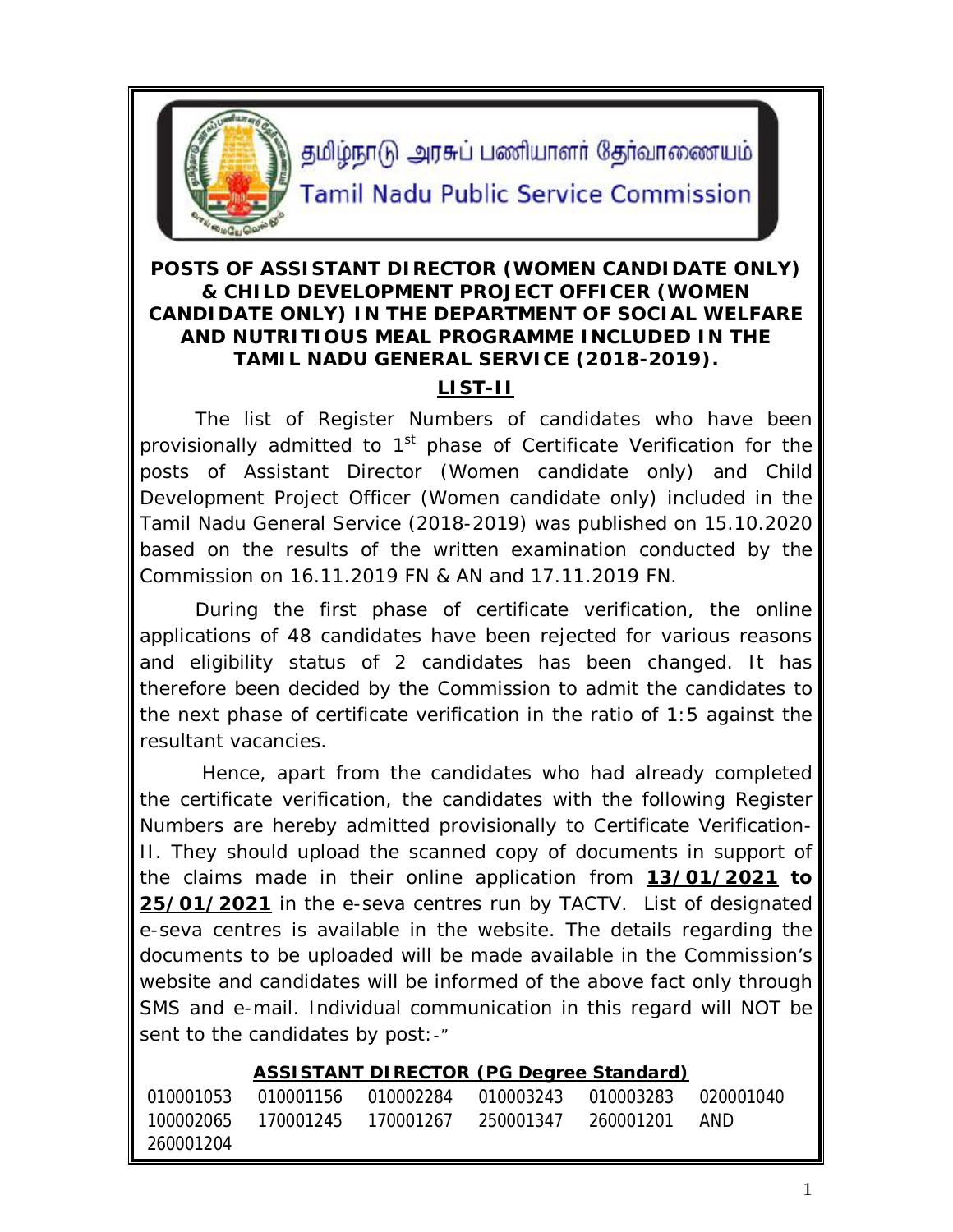| <b>CHILD DEVELOPMENT PROJECT OFFICER (UG Degree Standard)</b> |           |           |           |           |            |  |  |  |
|---------------------------------------------------------------|-----------|-----------|-----------|-----------|------------|--|--|--|
| 010001006                                                     | 010001035 | 010001037 | 010001049 | 010001090 | 010001101  |  |  |  |
| 010001135                                                     | 010001144 | 010001155 | 010001180 | 010001194 | 010001210  |  |  |  |
| 010001222                                                     | 010001225 | 010001228 | 010001260 | 010001262 | 010001263  |  |  |  |
| 010001266                                                     | 010001267 | 010001269 | 010001271 | 010001277 | 010001286  |  |  |  |
| 010001333                                                     | 010001343 | 010001348 | 010002006 | 010002022 | 010002027  |  |  |  |
| 010002036                                                     | 010002043 | 010002052 | 010002060 | 010002070 | 010002080  |  |  |  |
| 010002086                                                     | 010002089 | 010002090 | 010002098 | 010002156 | 010003117  |  |  |  |
| 010003144                                                     | 010003161 | 010003185 | 010003214 | 010005010 | 010005014  |  |  |  |
| 010005018                                                     | 010005051 | 010005206 | 010005226 | 010005242 | 010005271  |  |  |  |
| 010005288                                                     | 010005290 | 010005297 | 010005332 | 010006040 | 010006041  |  |  |  |
| 010006042                                                     | 010006046 | 010006087 | 010006105 | 010006187 | 020001037  |  |  |  |
| 020001041                                                     | 020001062 | 020001064 | 020001089 | 020001098 | 020001102  |  |  |  |
| 020001104                                                     | 020001117 | 020001124 | 020001138 | 020001140 | 020001144  |  |  |  |
| 020001145                                                     | 020001151 | 020001156 | 020001160 | 020001161 | 020001162  |  |  |  |
| 020001163                                                     | 020001177 | 020001182 | 020001186 | 020001188 | 020001202  |  |  |  |
| 020001205                                                     | 020001236 | 020001238 | 020002079 | 020002113 | 020002145  |  |  |  |
| 020003060                                                     | 020003066 | 020003084 | 020003088 | 020003110 | 020003162  |  |  |  |
| 020003183                                                     | 020003191 | 020003192 | 020003217 | 020003229 | 020003232  |  |  |  |
| 020003236                                                     | 020003244 | 020003255 | 020003256 | 020003272 | 020003308  |  |  |  |
| 020003313                                                     | 020003316 | 100001052 | 100001054 | 100001073 | 100001093  |  |  |  |
| 100001096                                                     | 100001104 | 100001107 | 100001123 | 100001129 | 100001154  |  |  |  |
| 100001155                                                     | 100001171 | 100001178 | 100001273 | 100001278 | 100001289  |  |  |  |
| 100001298                                                     | 100002088 | 100002097 | 100002113 | 100002127 | 100002131  |  |  |  |
| 100002135                                                     | 100002191 | 100002268 | 100003070 | 100003132 | 100003137  |  |  |  |
| 100003146                                                     | 100003154 | 100003165 | 100003170 | 100003188 | 100003191  |  |  |  |
| 100003206                                                     | 100003237 | 100003246 | 100003247 | 100004049 | 100004054  |  |  |  |
| 100004090                                                     | 100004098 | 100004100 | 100004109 | 100004123 | 100004125  |  |  |  |
| 100004131                                                     | 100004140 | 100004142 | 100004169 | 100004186 | 170001034  |  |  |  |
| 170001041                                                     | 170001042 | 170001080 | 170001096 | 170001098 | 170001116  |  |  |  |
| 170001118                                                     | 170001119 | 170001144 | 170001159 | 170001169 | 170001212  |  |  |  |
| 170001236                                                     | 170002050 | 170002080 | 170002140 | 170002168 | 170002174  |  |  |  |
| 170002231                                                     | 170002237 | 170002242 | 170002249 | 170002251 | 170002265  |  |  |  |
| 250001009                                                     | 250001080 | 250001126 | 250001131 | 250001149 | 250001155  |  |  |  |
| 250001162                                                     | 250001166 | 250001179 | 250001192 | 250001194 | 250001241  |  |  |  |
| 250001252                                                     | 250001329 | 250001338 | 250001342 | 250001368 | 250002290  |  |  |  |
| 250002292                                                     | 250002294 | 250002325 | 250002357 | 250002362 | 250002377  |  |  |  |
| 250002383                                                     | 250002386 | 250002387 | 250002388 | 250003017 | 250003045  |  |  |  |
| 250003052                                                     | 250003066 | 250003071 | 250003101 | 250003119 | 250003139  |  |  |  |
| 250003146                                                     | 260001047 | 260001109 | 260001172 | 260002090 | <b>AND</b> |  |  |  |
| 260002142                                                     |           |           |           |           |            |  |  |  |
| ASSISTANT DIRECTOR & CHILD DEVELOPMENT PROJECT OFFICER        |           |           |           |           |            |  |  |  |
| (PG & UG Degree Standard)                                     |           |           |           |           |            |  |  |  |

170001004 250001161 AND 250001198